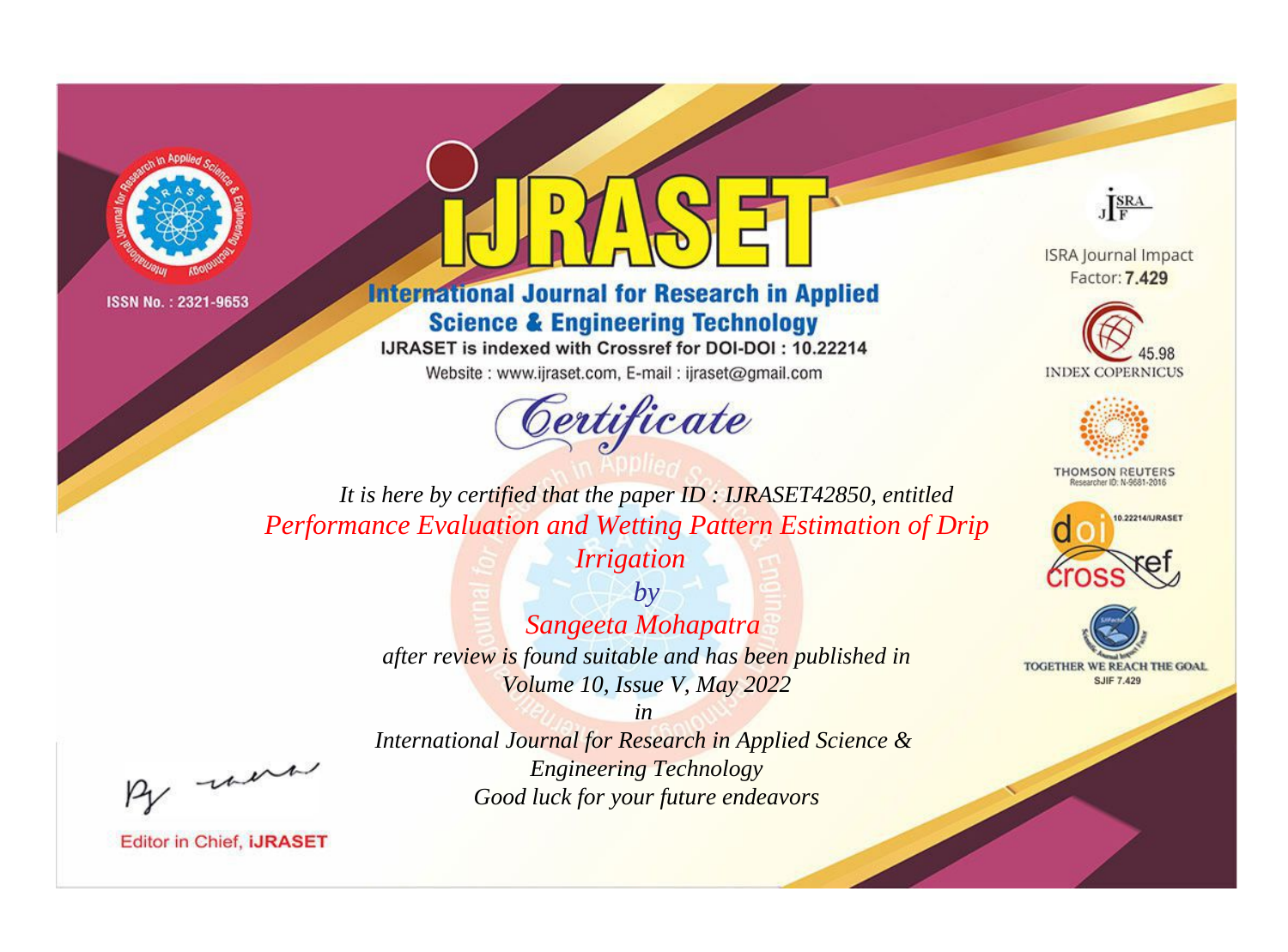



**International Journal for Research in Applied Science & Engineering Technology** 

IJRASET is indexed with Crossref for DOI-DOI: 10.22214

Website: www.ijraset.com, E-mail: ijraset@gmail.com





**ISRA Journal Impact** Factor: 7.429





**THOMSON REUTERS** 



TOGETHER WE REACH THE GOAL **SJIF 7.429** 

*It is here by certified that the paper ID : IJRASET42850, entitled Performance Evaluation and Wetting Pattern Estimation of Drip* 

*Irrigation*

*by Sonam Jena after review is found suitable and has been published in Volume 10, Issue V, May 2022*

, were

*International Journal for Research in Applied Science & Engineering Technology Good luck for your future endeavors*

*in*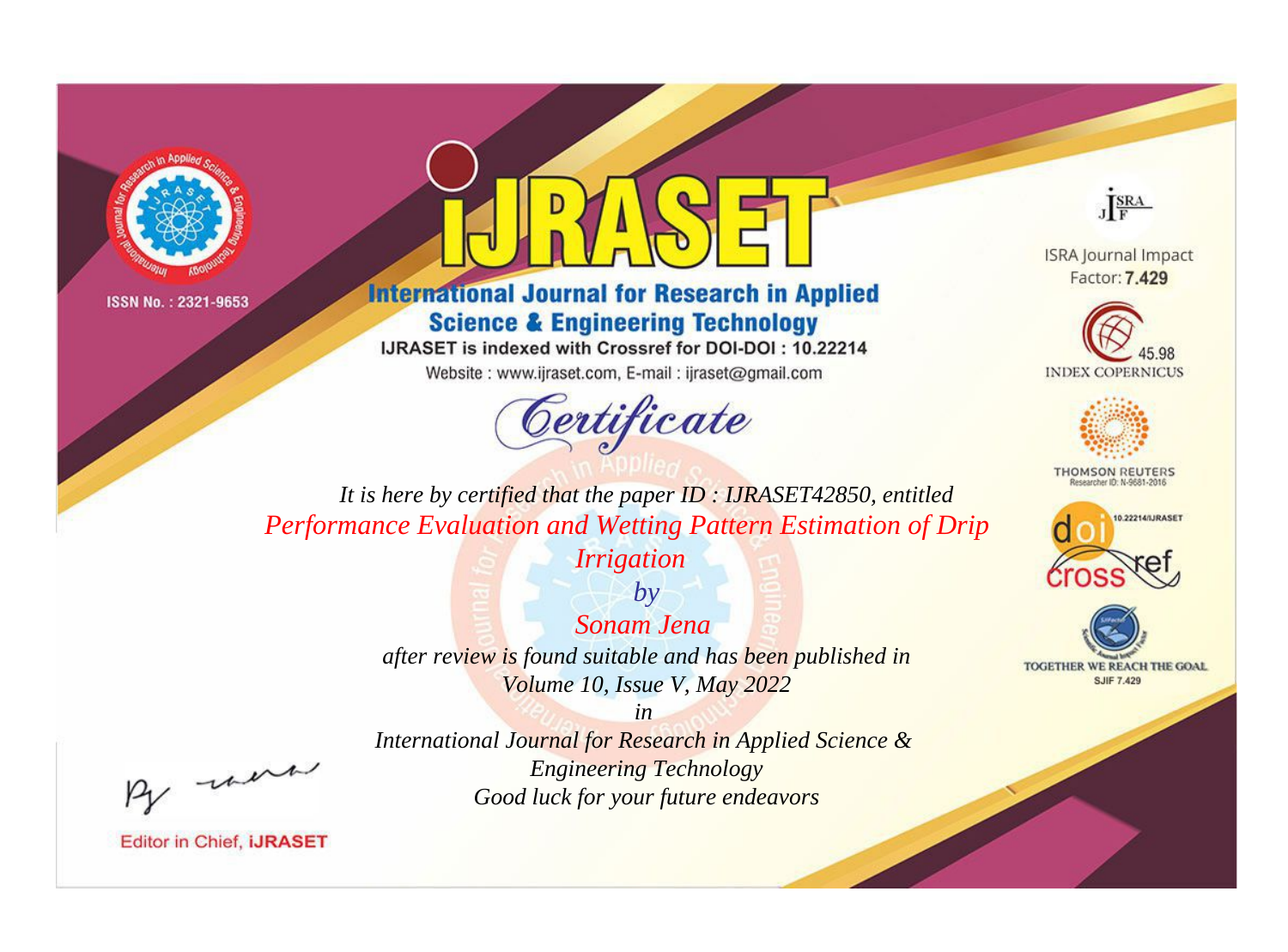



**International Journal for Research in Applied Science & Engineering Technology** 

IJRASET is indexed with Crossref for DOI-DOI: 10.22214

Website: www.ijraset.com, E-mail: ijraset@gmail.com





**ISRA Journal Impact** Factor: 7.429





**THOMSON REUTERS** 



TOGETHER WE REACH THE GOAL **SJIF 7.429** 

*It is here by certified that the paper ID : IJRASET42850, entitled Performance Evaluation and Wetting Pattern Estimation of Drip* 

*Irrigation*

*by Susandhya Mohapatra after review is found suitable and has been published in Volume 10, Issue V, May 2022*

, were

*International Journal for Research in Applied Science & Engineering Technology Good luck for your future endeavors*

*in*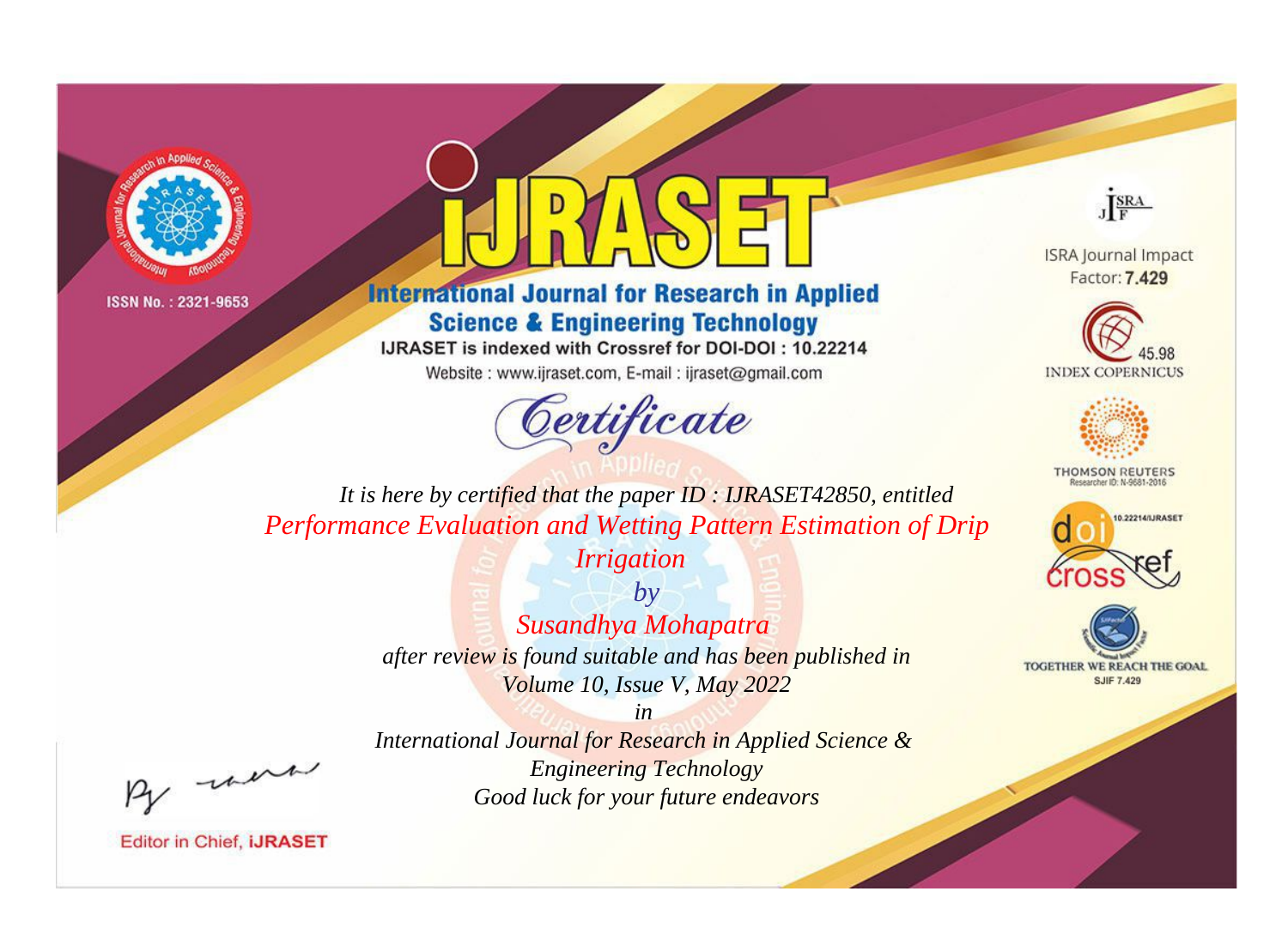



**International Journal for Research in Applied Science & Engineering Technology** 

IJRASET is indexed with Crossref for DOI-DOI: 10.22214

Website: www.ijraset.com, E-mail: ijraset@gmail.com





**ISRA Journal Impact** Factor: 7.429





**THOMSON REUTERS** 



TOGETHER WE REACH THE GOAL **SJIF 7.429** 

*It is here by certified that the paper ID : IJRASET42850, entitled Performance Evaluation and Wetting Pattern Estimation of Drip* 

*Irrigation*

*by Prof. Sushree Monali Swain after review is found suitable and has been published in Volume 10, Issue V, May 2022*

, were

*International Journal for Research in Applied Science & Engineering Technology Good luck for your future endeavors*

*in*